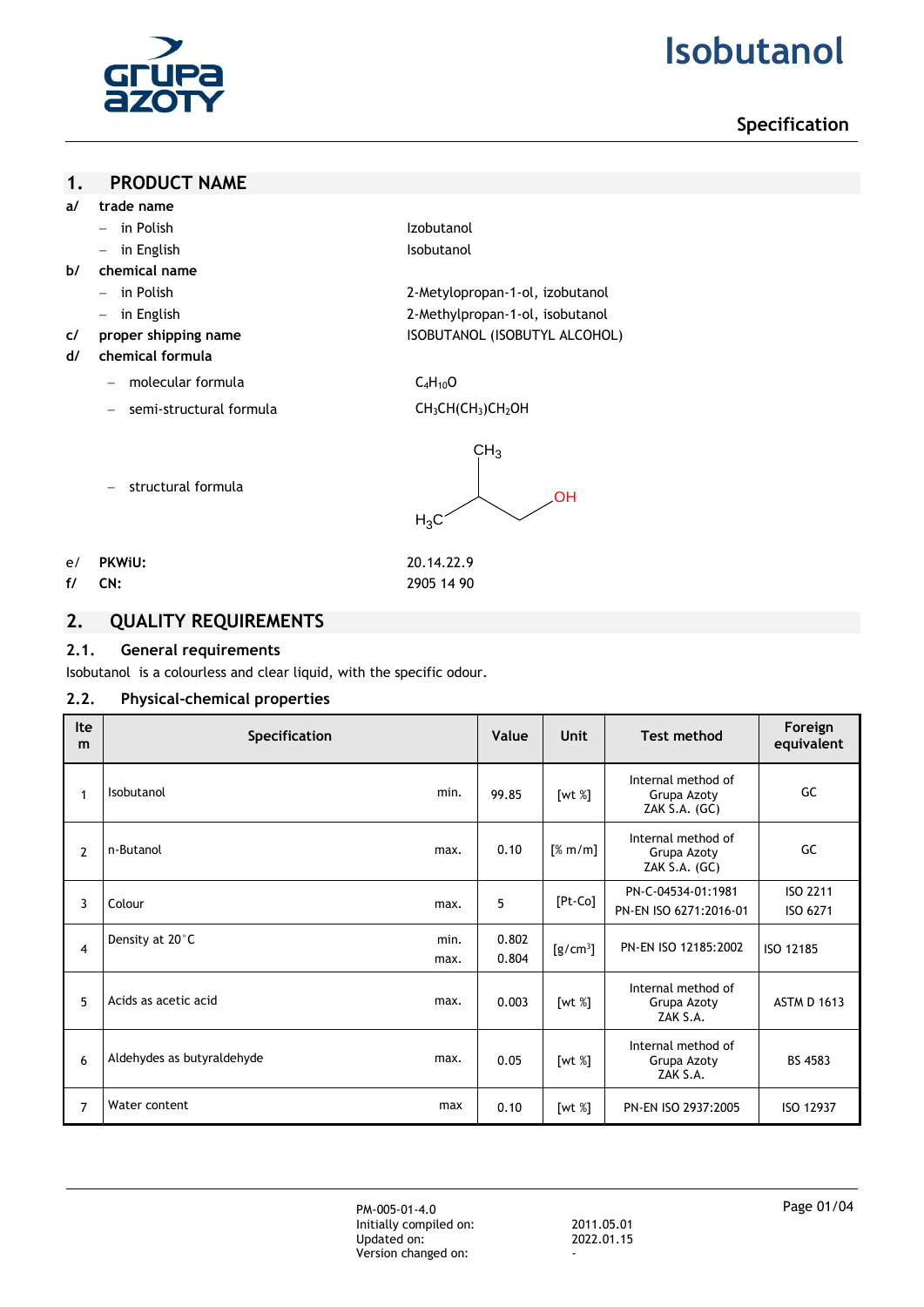

# **3. APPLICATION(s)**

**In the production of:** esters (solvents and flavouring agents); paints and varnishes (solvent, agent which prevents fogging, improves fluidity and reduces viscosity of waterborne paints); plastics additives (plasticisers); melamine-formaldehyde and urea-formaldehyde resins (solvent or butylating agent); agricultural auxiliaries (butylamines); floatation agents; ethers of ethylene and propylene glycols.

**It is also used as:** solvent (in the textile and paint and varnish industries); extraction solvent in the production of medicinals; component of anti-icing blends and anti-corrosive additives.

# **4. STORAGE STABILITY**

The product is chemically stable. When the storage and transport conditions as per sections 7 and 8 are observed, the product will maintain its quality parameters as per section 2 above over the period of 6 months from the date of loading.

# **5. QUALITY DOCUMENT**

Unless the client's order (or contract) demands otherwise, each shipment of the product shall be provided with the quality certificate to evidence that the product quality parameters satisfy the requirements listed in the contract and/or in this Specification.

# **6. PACKING**

### **6.1. General requirements**

Isobutanol is available in bulk shipments, in steel rail tank cars, in tank-containers or in road tankers. Other types of containers are also allowable, if they protect the product sufficiently to maintain its quality, and if they provide safety in transport, storage, handling and use. In that case, the client should:

 Submit the valid certificate which permits the use of that type of containers in storage and transport, in accordance with RID/ADR.

Place marking on the containers, in accordance with applicable regulations.

Isobutanol may not be transported together with strong oxidisers and acids.

### **6.2. Labelling applicable for client's unit containers**

### **a/ According to Regulation (EC) № 1272/2008:**

*Identification data:* name, address and phone number of the supplier (or suppliers) *Information on product amount* nominal amount of the product in the packages which are made available to the public, unless that amount has been specified elsewhere on the package *Product identifier: Name of substance:* "2-Methylpropan-1-ol" *EC number:* "EC number 201-148-0" *CAS number:* "CAS number 78-83-1" *Hazard pictograms GHS02: flame DHS05: corrosion GHS07: exclamation mark Signal world* "Danger" *Hazard statements: H226:* "Flammable liquid and vapour" *H335:* "May cause respiratory irritation" *H315:* "Causes skin irritation" *H318:* "Causes serious eye damage" *H336:* "May cause drowsiness or dizziness"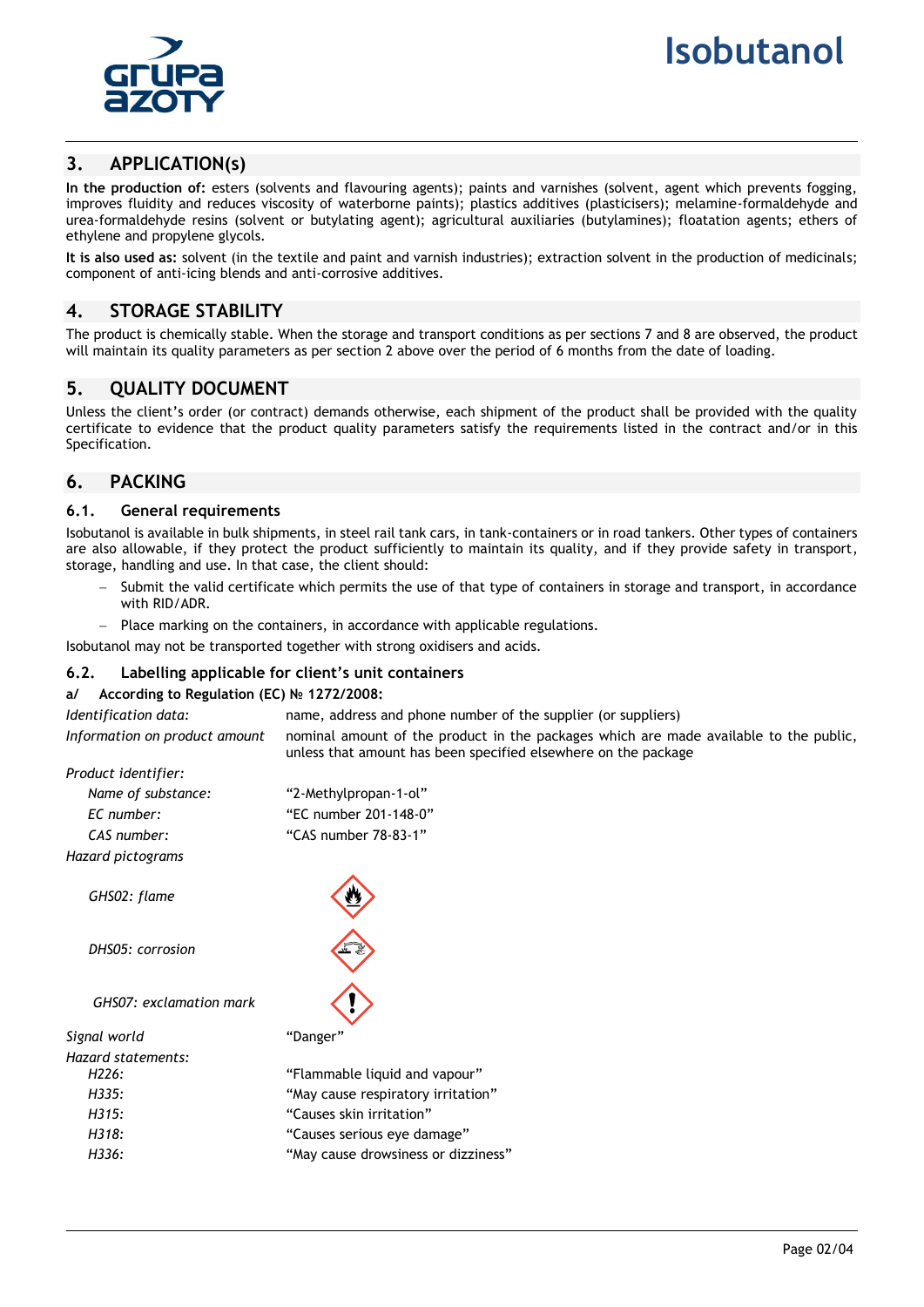# **1. Isobutanol**



| Precautionary statements:          |                                                                                                             |  |  |  |  |
|------------------------------------|-------------------------------------------------------------------------------------------------------------|--|--|--|--|
| P <sub>210</sub> :                 | "Keep away from heat, hot surfaces, sparks, open flames and other ignition sources. No<br>smoking."         |  |  |  |  |
| P233:                              | "Keep container tightly closed."                                                                            |  |  |  |  |
| P240:                              | "Ground and bond container and receiving equipment."                                                        |  |  |  |  |
| P241:                              | "Use explosion-proof equipment."                                                                            |  |  |  |  |
| P <sub>243</sub> :                 | "Take action to prevent static discharges."                                                                 |  |  |  |  |
| P280                               | "Wear protective gloves/protective clothing/eye protection/face protection."                                |  |  |  |  |
| P303+P361+P353:                    | "IF ON SKIN (or hair): Take off immediately all contaminated clothing. Rinse skin with water<br>or shower." |  |  |  |  |
| P370+P378:                         | "In case of fire: Use water spray, alcohol-resistant foam, carbon dioxide to extinguish."                   |  |  |  |  |
| P403+P235:                         | "Store in a well-ventilated place. Keep cool."                                                              |  |  |  |  |
| P501:                              | "Dispose of contents/container in accordance with regulations."                                             |  |  |  |  |
| b/<br><b>According to RID/ADR:</b> |                                                                                                             |  |  |  |  |
| Shipping name<br>$\qquad \qquad -$ | "ISOBUTANOL (ISOBUTYL ALCOHOL)"                                                                             |  |  |  |  |
| $-$ IIN No                         | $\mu$ IIN 1212"                                                                                             |  |  |  |  |

Warning label № 3 "Flammable liquids"



"UN 1212



- UN certification sign for the container (directly on the container)
- **c/ Safety signs as per ISO 7010:2011**
	- sign ISO 7010-P003 "No open flame; Fire, open ignition source and smoking prohibited"



- **d/ Handling signs as per ISO 780:1997:**
	- sign № 4 "Keep away from sunlight"



### **e/ Inscription**

- "Spent packages must be transferred to an authorised waste collecting company."
- **f/ Additional labelling required by national/local legislation**

# **7. STORAGE**

### **7.1. Requirements for warehouses**

- Local exhaust ventilation systems, to eliminate vapours from the places of their emission, and general ventilation systems in rooms.
- Protection against accumulation of static electricity ignition of organic vapours may be initiated by any static discharge.
- Sprinkler systems, to cool down tanks/containers with water spray in case of fire.
- Liquid-impervious floors which make it possible to collect the spilled material and prevent its entry to the sewage system.
- Ex-proof wiring, lighting and ventilation systems.
- The storage rooms should be cool and dry.